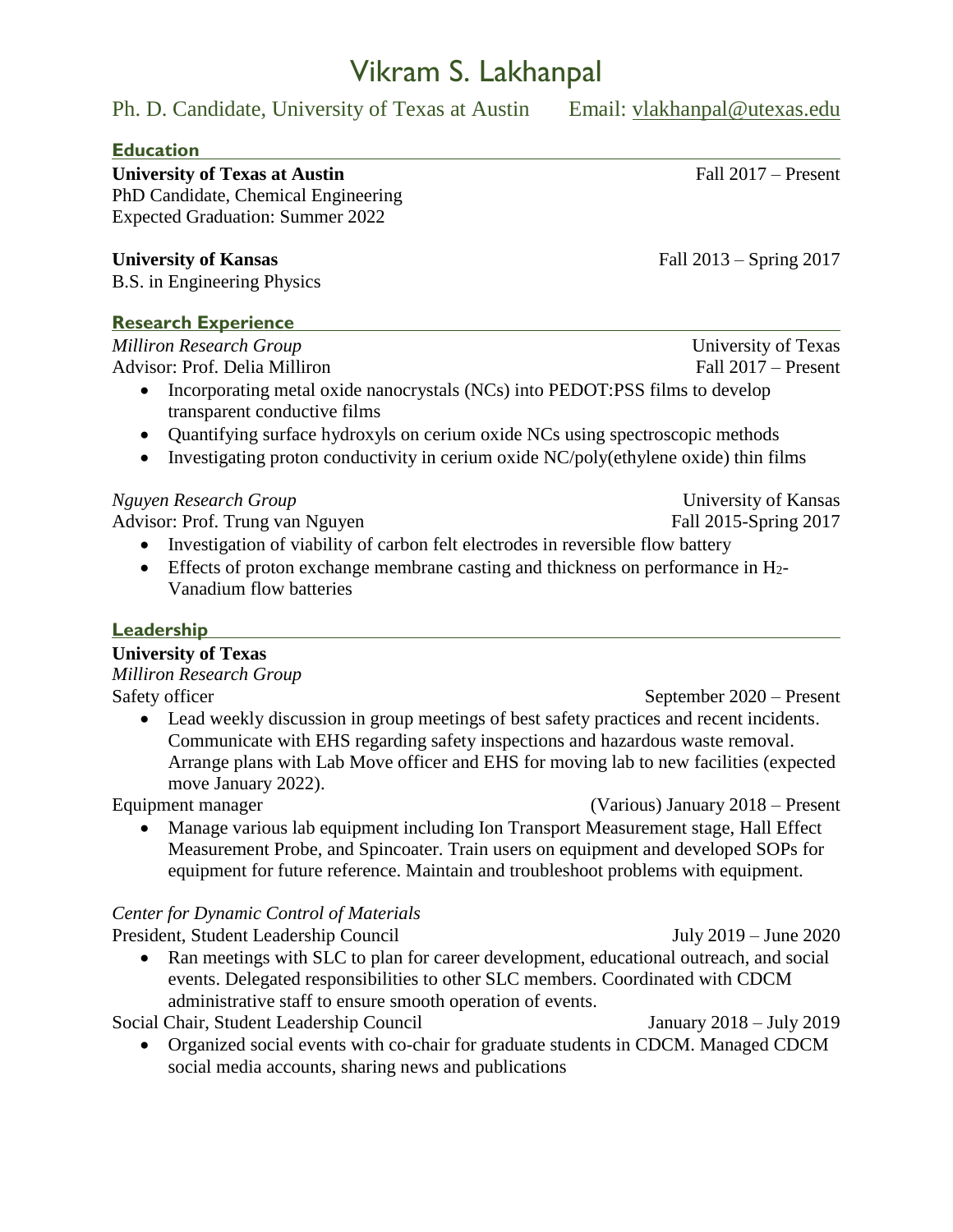# Vikram S. Lakhanpal

| Ph. D. Candidate, University of Texas at Austin                                                                                                               | Email: vlakhanpal@utexas.edu |
|---------------------------------------------------------------------------------------------------------------------------------------------------------------|------------------------------|
| <b>University of Kansas</b>                                                                                                                                   |                              |
| President, Electrochemical Society of KU                                                                                                                      | March 2016 – May 2017        |
| Collaborated with board members to develop activities and meeting plans. Maintained                                                                           |                              |
| contact with National Organization to enhance Chapter credibility                                                                                             |                              |
| Secretary, Tau Beta Pi, Kansas Alpha Chapter                                                                                                                  | June $2016 - May 2017$       |
| Recorded meeting minutes for weekly distribution. Maintained roster of active members<br>and other vital documents for future perusal.                        |                              |
| Department Representative, Engineering Student Council                                                                                                        | January 2015 – May 2017      |
| <b>Funding Advisory Committee</b>                                                                                                                             |                              |
| Approved requests for funds from engineering student groups. Teamed with other<br>Representatives to allocate funds (up to \$6,000 total) for student groups. |                              |
| <b>Teaching/Mentoring Experience</b>                                                                                                                          |                              |
| <b>Teaching Assistant</b>                                                                                                                                     |                              |
| Graduate Materials Physics (upcoming), University of Texas                                                                                                    | Fall 2021                    |
| Undergraduate Heat Transfer, University of Kansas                                                                                                             | Spring 2017                  |
| Undergraduate Physics I, University of Kansas                                                                                                                 | Summer 2016                  |
| <b>Undergraduate Research Mentor</b>                                                                                                                          |                              |
| <b>Milliron Research Group</b>                                                                                                                                |                              |
| Bailey Rhodes – Ligand stripping and polymer wrapping of NCs                                                                                                  | Summer 2019                  |
| <b>Awards and Fellowships</b>                                                                                                                                 |                              |
| <b>National Science Foundation Graduate Research Fellow</b>                                                                                                   | 2018-2021                    |
| William H. Cunningham Endowed Graduate Fellowship in Engineering                                                                                              | 2017-2021                    |
| KU Man of Merit                                                                                                                                               | 2017                         |
| <b>Outstanding Senior in Engineering Physics</b>                                                                                                              | 2017                         |
| Outstanding Undergraduate Research in Chemical and Petroleum Engineering                                                                                      | 2017                         |
| <b>Publications</b>                                                                                                                                           |                              |

- H.C. Lu, S. Ghosh, N. Katyal, V.S. Lakhanpal, I.R. Gearba-Dolocan, G. Henkelman, D.J. Milliron. "Synthesis and Dual-Mode Electrochromism of Anisotropic Monoclinic Nb12O<sup>29</sup> Colloidal Nanoplatelets" *ACS Nano.* **2020** *14*, (8), 10068–10082.
- K.M. Tenny\*, V.S. Lakhanpal\*, R.P. Dowd Jr., V. Yarlagadda, T.V. Nguyen. "Impact of Multi-Walled Nanotube Fabrication on Carbon Cloth Electrodes for Hydrogen-Vanadium Reversible Fuel Cells" *J. Electrochem. Soc.* **2017** *164,* (12), A2534-A2538.
- R.P. Dowd Jr., V.S. Lakhanpal, T.V. Nguyen. "Performance Evaluation of a Hydrogen-Vanadium Reversible Fuel Cell" *J. Electrochem. Soc.* **2017** *164* (6), F564-F567. *\*authors contributed equally*

**Skills and Expertise**

Characterization: Dynamic Light Scattering (DLS), Scanning Tunneling Electron Microscopy (STEM)

Spectroscopy: Fourier-Transform Infrared (FTIR), UV-Visible, Raman, Electrochemical Impedance (EIS)

Equipment: Glovebox, Schlenk line, Spincoater, Radio Frequency (RF) and E-beam Sputtering